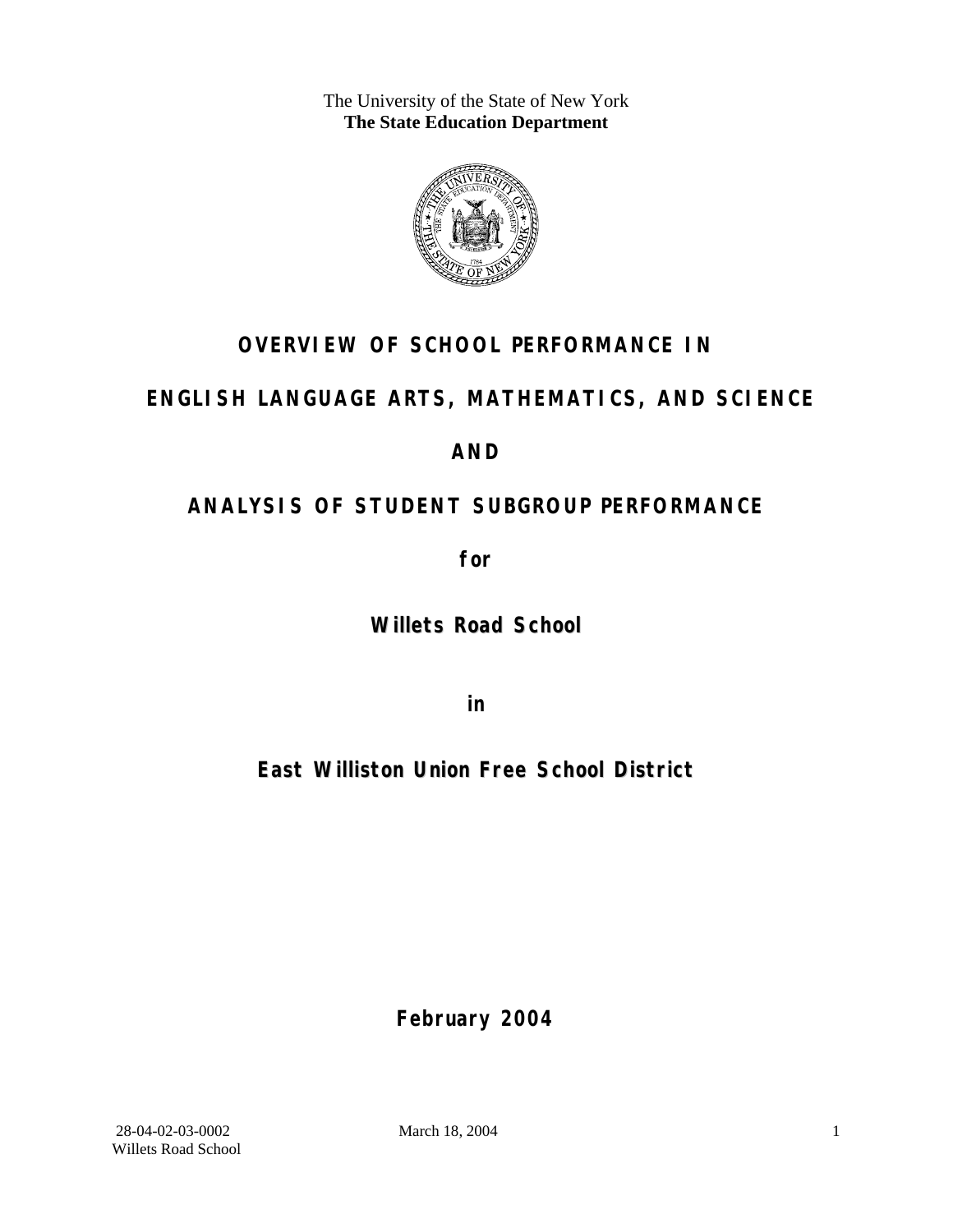## **THE UNIVERSITY OF THE STATE OF NEW YORK**

## **Regents of The University**

| Tonawanda             |
|-----------------------|
| <b>Hollis</b>         |
| Staten Island         |
| New Rochelle          |
| Peru                  |
| Huntington            |
| <b>North Syracuse</b> |
| New York              |
| <b>Belle Harbor</b>   |
| <b>Buffalo</b>        |
| Hartsdale             |
| Albany                |
| <b>Bronx</b>          |
| New York              |
| <b>Binghamton</b>     |
| Rochester             |

#### **President of The University and Commissioner of Education**

RICHARD P. MILLS

**Deputy Commissioner for Elementary, Middle, Secondary and Continuing Education**  JAMES A. KADAMUS

## **Coordinator, School Operations and Management Services**

CHARLES SZUBERLA

#### **Coordinator, Information and Reporting Services**

MARTHA P. MUSSER

The State Education Department does not discriminate on the basis of age, color, religion, creed, disability, marital status, veteran status, national origin, race, gender, genetic predisposition or carrier status, or sexual orientation in its educational programs, services and activities. Portions of this publication can be made available in a variety of formats, including braille, large print or audio tape, upon request. Inquiries concerning this policy of nondiscrimination should be directed to the Department's Office for Diversity, Ethics, and Access, Room 530, Education Building, Albany, NY 12234. **Requests for additional copies of this publication may be made by contacting the Publications Sales Desk, Room 309, Education Building, Albany, NY 12234.** 

Please address all correspondence about this report that is not related to data corrections to:

*School Report Card Coordinator Information and Reporting Services Team New York State Education Department Room 863 EBA 89 Washington Avenue Albany, NY 12234*  E-mail: *RPTCARD@mail.nysed.gov*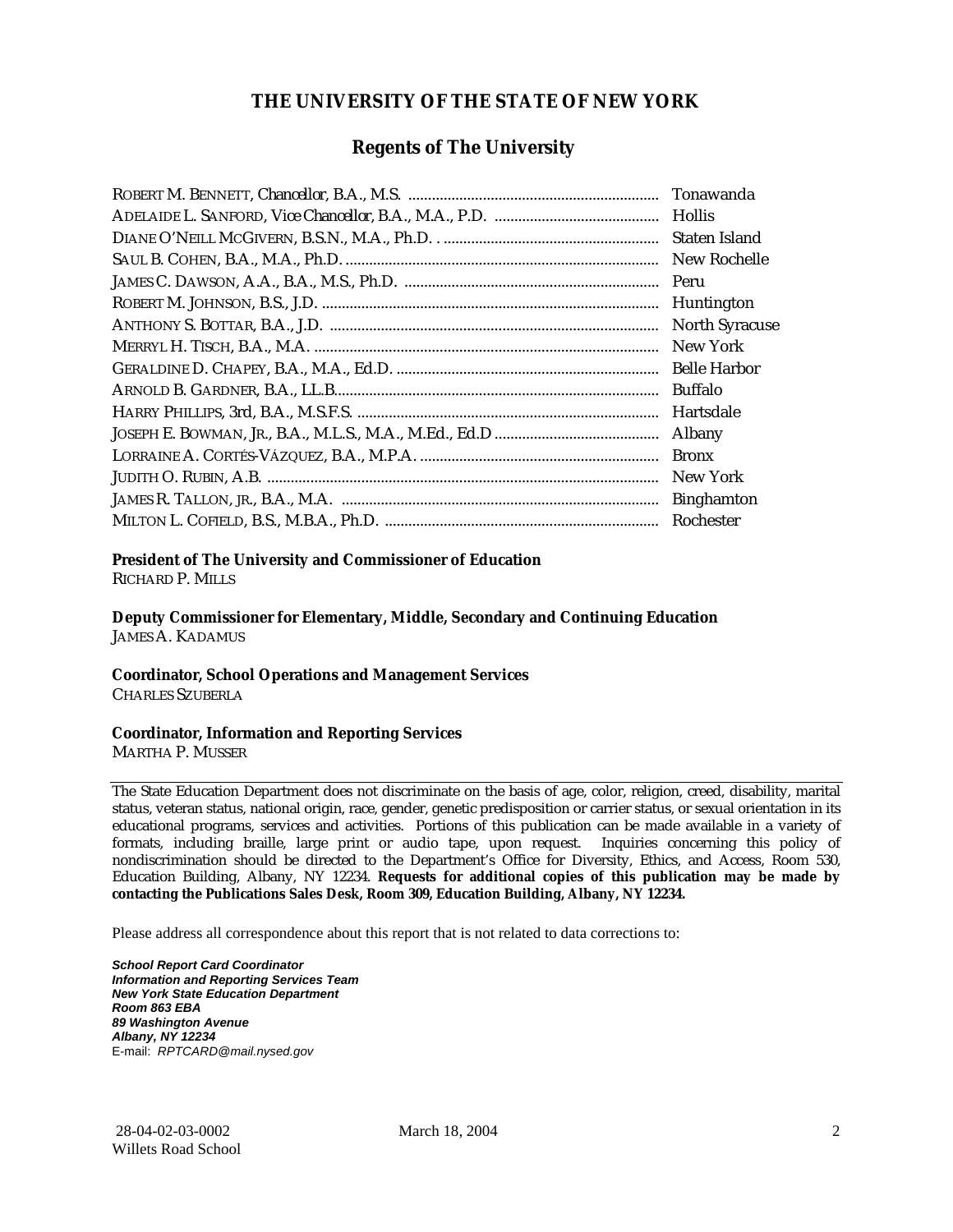The *New York State School Report Card* is an important part of the Board of Regents effort to raise learning standards for all students. It provides information to the public on student performance and other measures of school and district performance. Knowledge gained from the school report card on a school's strengths and weaknesses can be used to improve instruction and services to students.

The *New York State School Report Card* consists of three parts: the *Overview of School Performance in English Language Arts, Mathematics, and Science and Analysis of Student Subgroup Performance,* the *Comprehensive Information Report,* and the *School Accountability Report*. The *Overview and Analysis* presents performance data on measures required by the federal No Child Left Behind Act: English, mathematics, science, and graduation rate. Performance data on other State assessments can be found in the *Comprehensive Information Report*. The *School Accountability Report* provides information as to whether a school is making adequate progress toward enabling all students to achieve proficiency in English and mathematics.

State assessments are designed to help ensure that all students reach high learning standards. They show whether students are getting the foundation knowledge they need to succeed at the elementary, middle, and commencement levels and beyond. The State requires that students who are not making appropriate progress toward the standards receive academic intervention services.

In the *Overview*, performance on the elementary- and middle-level assessments in English language arts and mathematics and on the middle-level science test is reported in terms of mean scores and the percentage of students scoring at each of the four levels. These levels indicate performance on the standards from seriously deficient to advanced proficiency. Performance on the elementary-level science test is reported in terms of mean scores and the percentage of students making appropriate progress. Regents examination scores are reported in four score ranges. Scores of 65 to 100 are passing; scores of 55 to 64 earn credit toward a local diploma (with the approval of the local board of education). Though each elementary- and middle-level assessment is administered to students in a specific grade, secondary-level assessments are taken by students when they complete the coursework for the core curriculum. Therefore, the performance of students at the secondary level is measured for a student cohort rather than a group of students at a particular grade level. Students are grouped in cohorts according to the year in which they first entered grade 9.

The assessment data in the *Overview and Analysis* are for all tested students in the school, including general-education students and students with disabilities. In the *Overview*, each school's performance is compared with that of schools similar in grade level, district resources, and student needs as indicated by income and limited English proficiency (LEP) status. Each district's performance is compared with that of all public schools statewide. In the *Analysis*, performance is disaggregated by race/ethnicity, disability status, gender, LEP status, income level, and migrant status.

Explanations of terms referred to or symbols used in this part of the school report card may be found in the glossary on the last page. Further information on the school report card may be found in the guide, *Understanding Your School Report Card: February 2004*, available on the Information and Reporting Services Web site at www.emsc.nysed.gov/irts.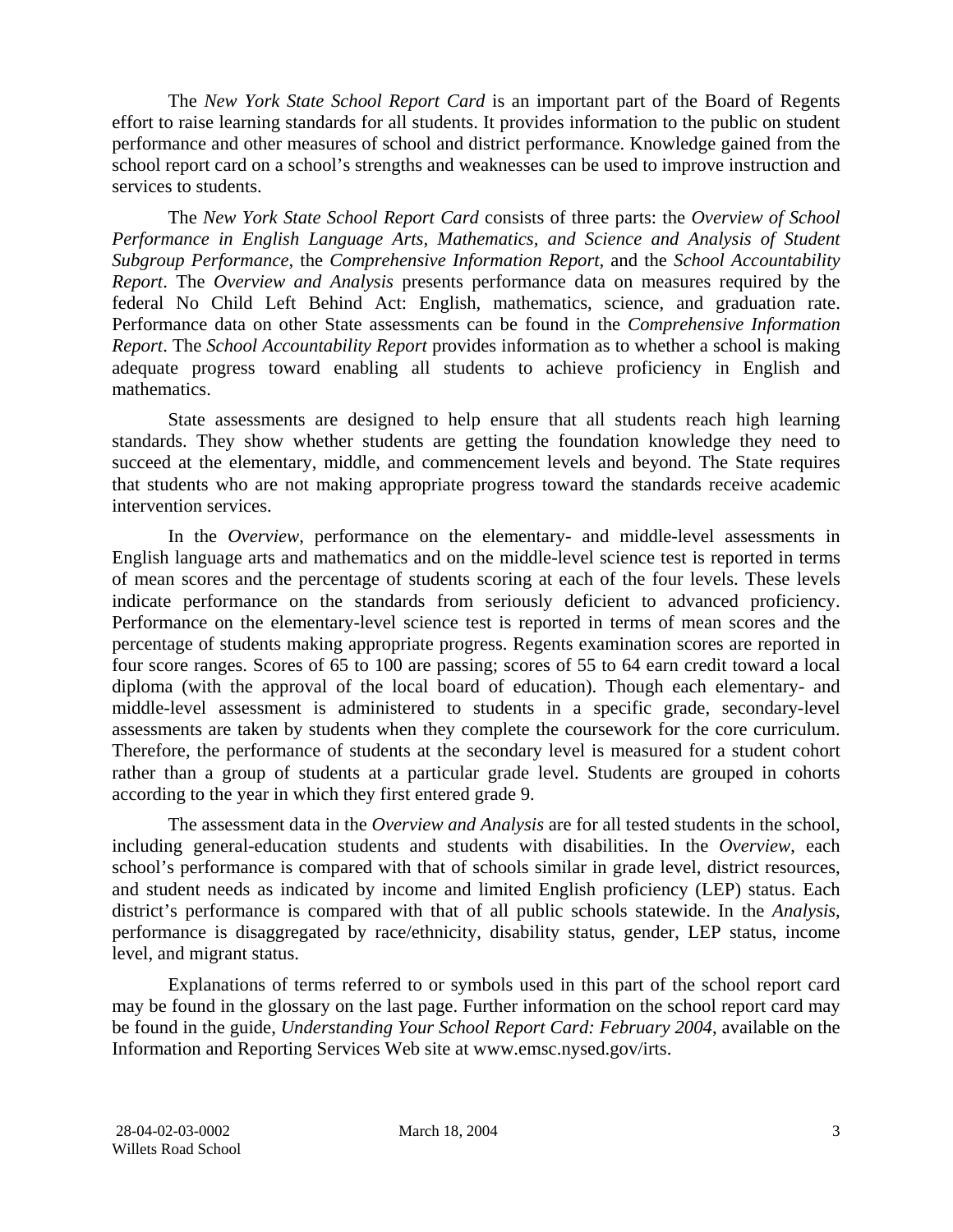# **Overview of School Performance in English Language Arts, Mathematics, and Science**

# **School Profile**

| Principal:<br>Michael G. Gordon |             | (516)333-8797<br>Phone:   |
|---------------------------------|-------------|---------------------------|
| <b>Organization</b>             | Grade Range | <b>Student Enrollment</b> |
| $2002 - 03$                     | $5 - 7$     | 400                       |

| 2001–02 School District-wide Total Expenditure per Pupil | \$19,429 |
|----------------------------------------------------------|----------|
|----------------------------------------------------------|----------|

## **2002–03 Percentage of Core Classes Taught by Highly Qualified Teachers\***

| <b>Percent Taught</b><br>by Highly<br>Qualified<br><b>Teachers</b> |
|--------------------------------------------------------------------|
| 91%                                                                |
|                                                                    |

\*For the 2002-03 school year, SED is reporting that teachers of core classes are highly qualified if they are certified to teach those classes. However, No Child Left Behind (NCLB) imposes requirements beyond certification for some teachers to be considered highly qualified. In future years, when New York State uses the NCLB criteria for reporting, certified teachers must fulfill all NCLB requirements to be counted as highly qualified.

### **2002–03 Percentage of Teachers with No Valid Teaching Certificate\***

| Number of<br><b>Teachers</b> | <b>Percent with No</b><br><b>Valid Teaching</b><br><b>Certificate</b> |
|------------------------------|-----------------------------------------------------------------------|
| 39                           | 3%                                                                    |

\*This count includes teachers with temporary licenses who do not have a valid permanent, provisional, or transitional teaching certificate.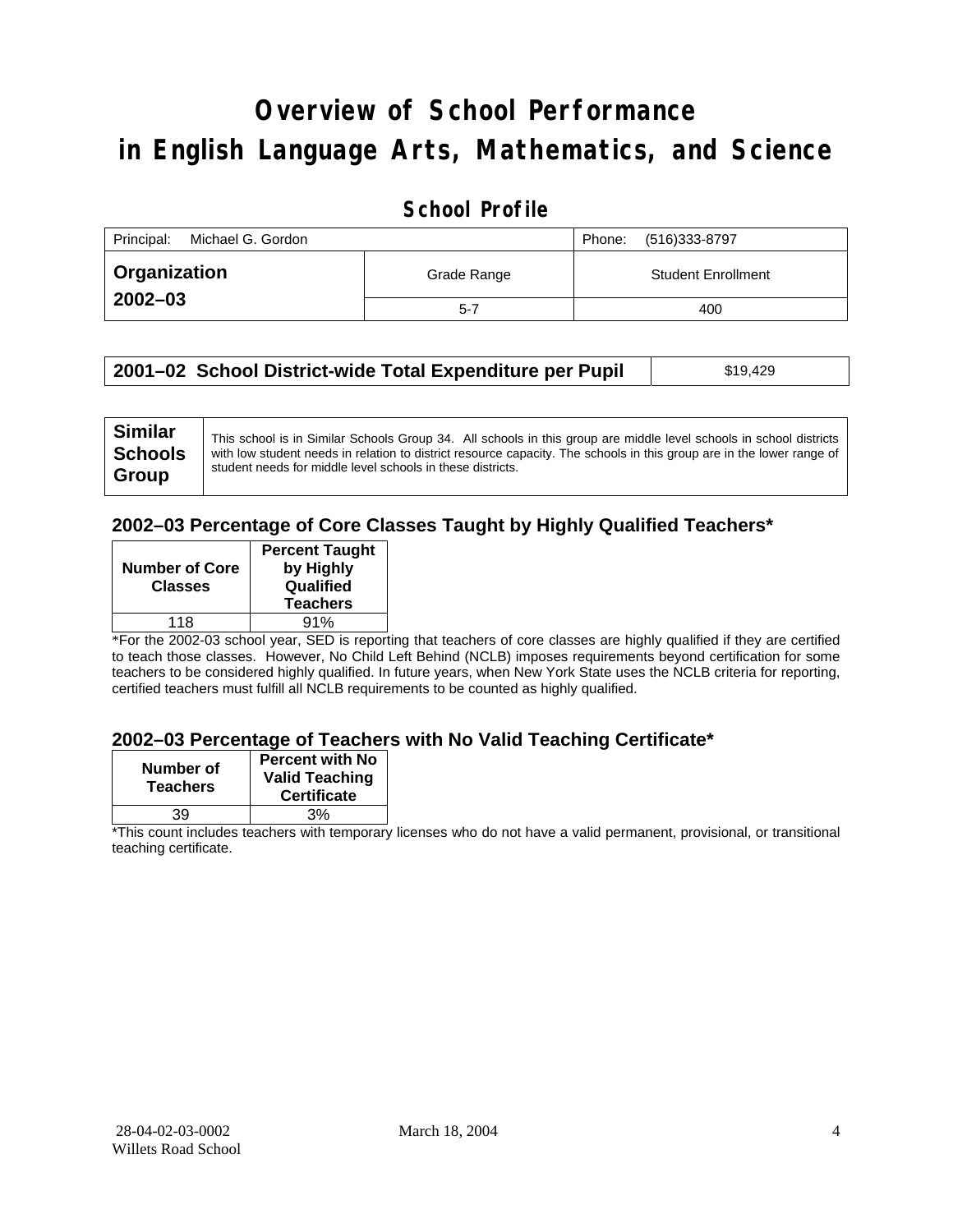# **Analysis of Student Subgroup Performance**

Historically, on State assessments the average performance of Black, Hispanic, and Native American students has been lower than that of White and Asian students. Similarly, students from lowincome families have not performed as well as those from higher income families. A high priority of the Board of Regents is to eliminate these gaps in student performance. In addition, Title I of the federal Elementary and Secondary Education Act includes explicit requirements "to ensure that students served by Title I are given the same opportunity to achieve to high standards and are held to the same high expectations as all students in each State."

This section of the school report card provides performance data for two years by racial/ethnic group, disability status, gender, English proficiency status, income level, and migrant status. The purpose of the student subgroup analyses is to determine if students who perform below the standards in any school tend to fall into particular groups, such as minority students, limited English proficient students, or economically disadvantaged students. If these analyses provide evidence that students in one of the groups achieve at a lower level than other students, the school and community should examine the reasons for this lower performance and make necessary changes in curriculum, instruction, and student support services to remedy these performance gaps. If your school did not report data for the 2002-03 school year for a subject and grade, a table showing data for subgroups in that subject and grade will not be included in the *Analysis*.